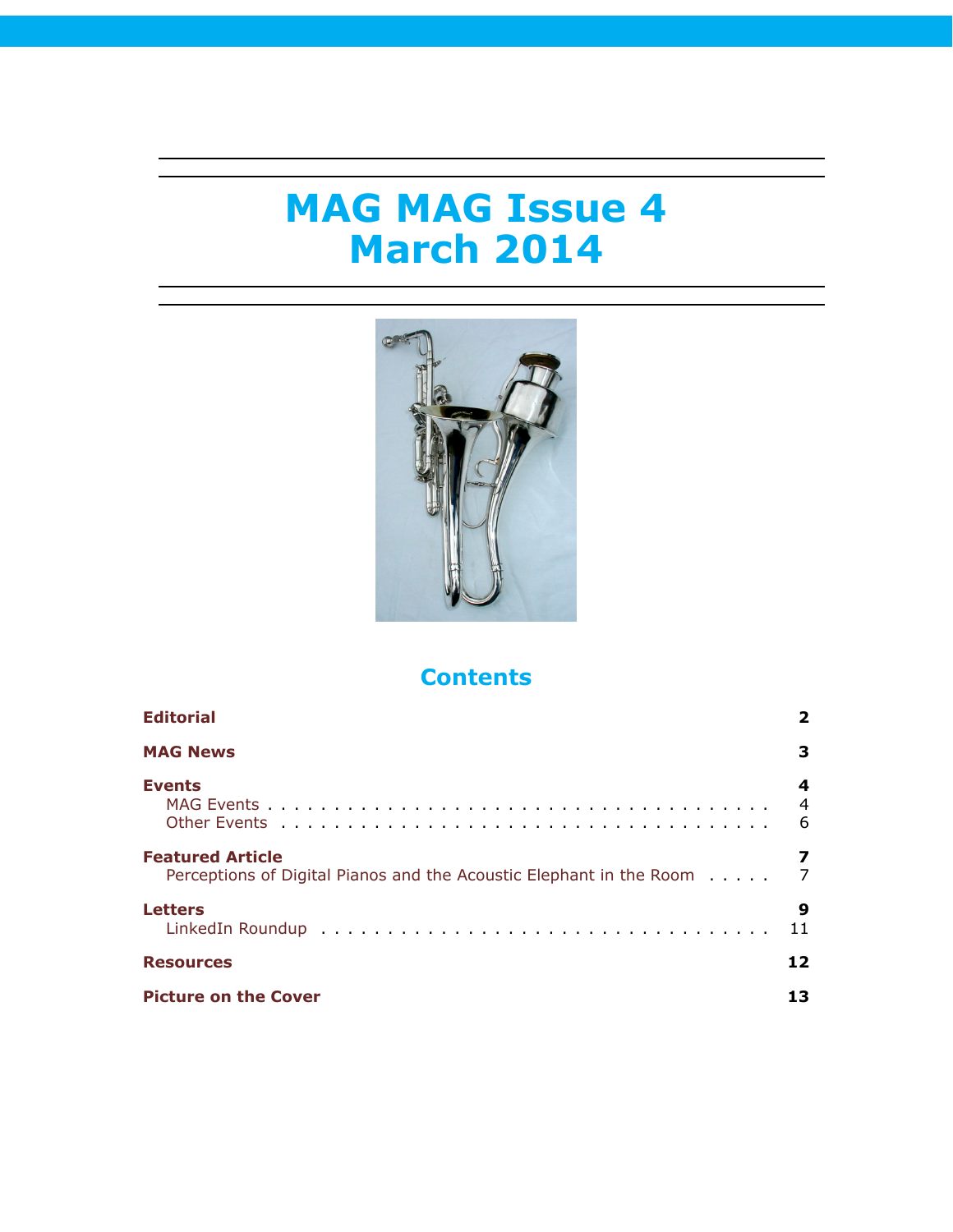# <span id="page-1-0"></span>**Editorial**

Hello everybody and welcome to the fourth issue of MAG MAG, the newsletter of the Institute of Acoustics Musical Acoustics Group. My name is Owen Woods and I am the editor of this publication. Not for long though, because sadly after only three issues I have found myself unable to continue due to personal commitments. This also explains why this newsletter is a touch shorter than usual! I therefore am looking for a replacement. If you are interested or if you have any questions then please contact me on ukebert@googlemail.com. The work is not unduly difficult and it's a good way of getting involved in one of the most exciting and dynamic groups in the Institute.

I have enjoyed very much my experience with MAG MAG and hope that you have enjoyed reading it!

Our planned events continue to progress - I would highlight our one day conference on 26 March 2014, for which there are a few tickets left. Definitely not one to miss. See the MAG Events section on page [4.](#page-3-1)

This issue's Featured Article on page [7](#page-6-1) is by Christopher Stanbury and is on his adventures with Digital Pianos, in particular a beautiful example of a particular acoustic phenomenon. Thanks to Christopher for sharing that!

Mike Wright, our Chair, is still seeking information on the history of the MAG. Anecdotes, clippings, publications, photographs, all are welcome. Please see his letter to the group on page [10](#page-8-0).

If you have anything which you think would be of interest to your fellow members then please email me on [ukebert@googlemail.com](mailto:ukebert@googlemail.com). I would welcome any contribution, however small. This newsletter will only be as good as its content and that will be decided by you, the readers.

This newsletter will be published quarterly, in March, June, September and December. The deadline for submissions for the June 2014 Issue will be the **8th June 2014**.

*Views expressed in MAG MAG are not necessarily the official view of the Institute of Acoustics or of the Musical Acoustics Group, nor do individual contributions reflect the opinions of the Editor. Whilst every care has been taken in the preparation of the newsletter, the publishers cannot be held responsible for the accuracy of the information herein, or any consequence arising from them. The Institute of Acoustics, MAG and Editor do not necessarily endorse the products or claims made by any contributor to this newsletter.*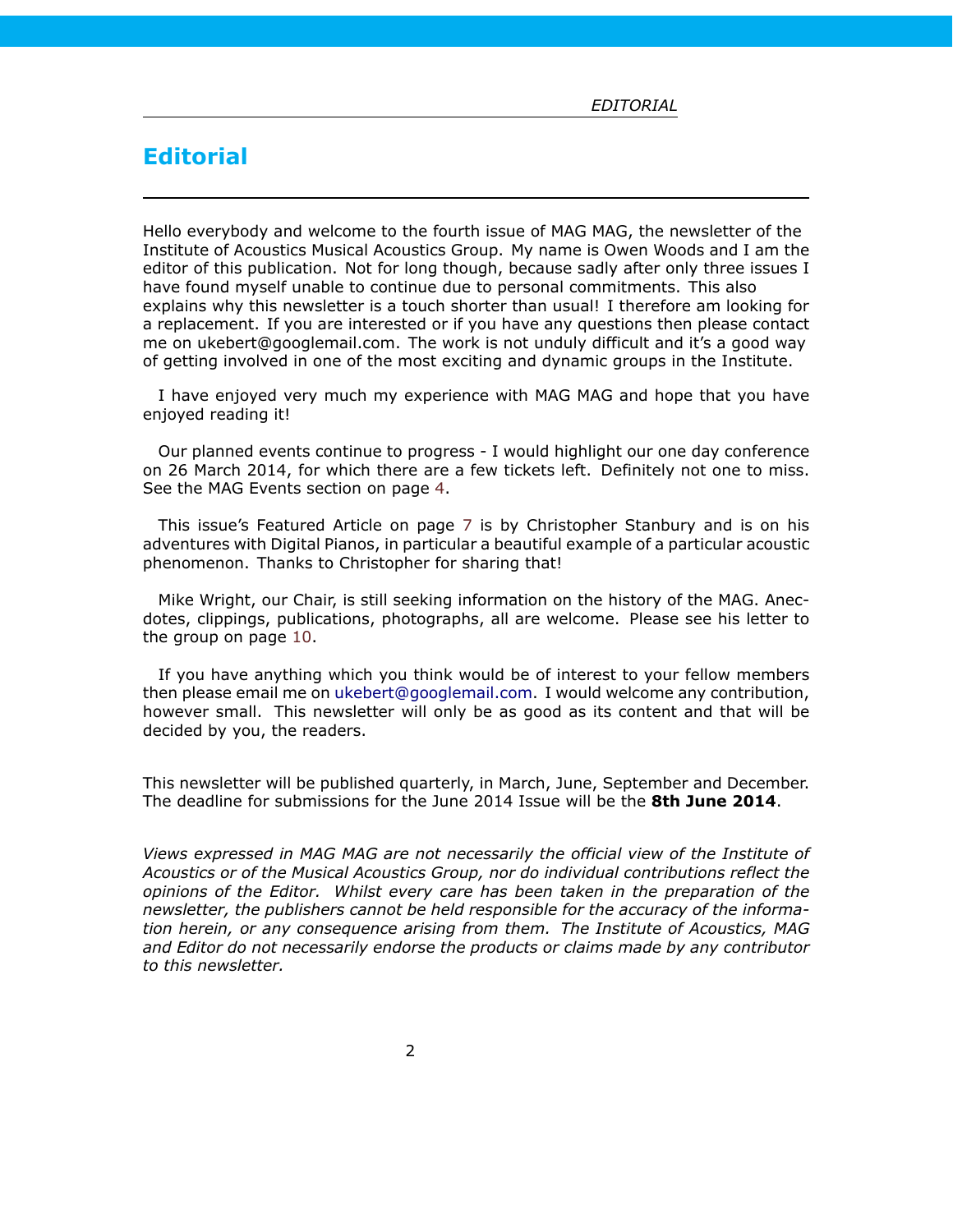*MAG NEWS*

# <span id="page-2-0"></span>**MAG News**

The Institute of Acoustics Southern Branch in collaboration with the IOA Musical Acoustics Group and the Brighton Science Festival held a half-day meeting on a windy day in Brighton on 28th February - Creative Soundscapes 2014. Peter Rogers opened by examining the role of soundscapes within sustainable acoustic design. Jian Kang picked up on some musical elements in his presentation on the design of urban elements to improve soundscape - water as an example'. Musical elements became even more important in Trevor Cox from Salford gave a presentation based upon his new book 'Sonic Wonderland: A Scientific Odyssey of Sound' which is aimed as a 'popular science' book rather than specialist acousticians. His interesting presentation included a number of examples of Trevor's talent on an alto saxophone within some incredibly reverberant locations. Dan Pope from Atkins followed this with a presentation based upon his recent work on 'Future Sound of Cities'

During the coffee break, Michael Lowe gave an insight into his work of producing Aeolian Harps which could have considerable potential in certain soundscapes. The weather and location of the meeting did not realistically allow a live demonstation without risk of neighbourhood complaints or damage to the harps!

The meeting was attended by around 50 people and importantly, the audience included acousticians and others with an interest in the subject. This was a success which helped to publicise the aims of the IOA and its work to those outside the field. *Mike Wright, Chair of the IoA Musical Acoustics Group*

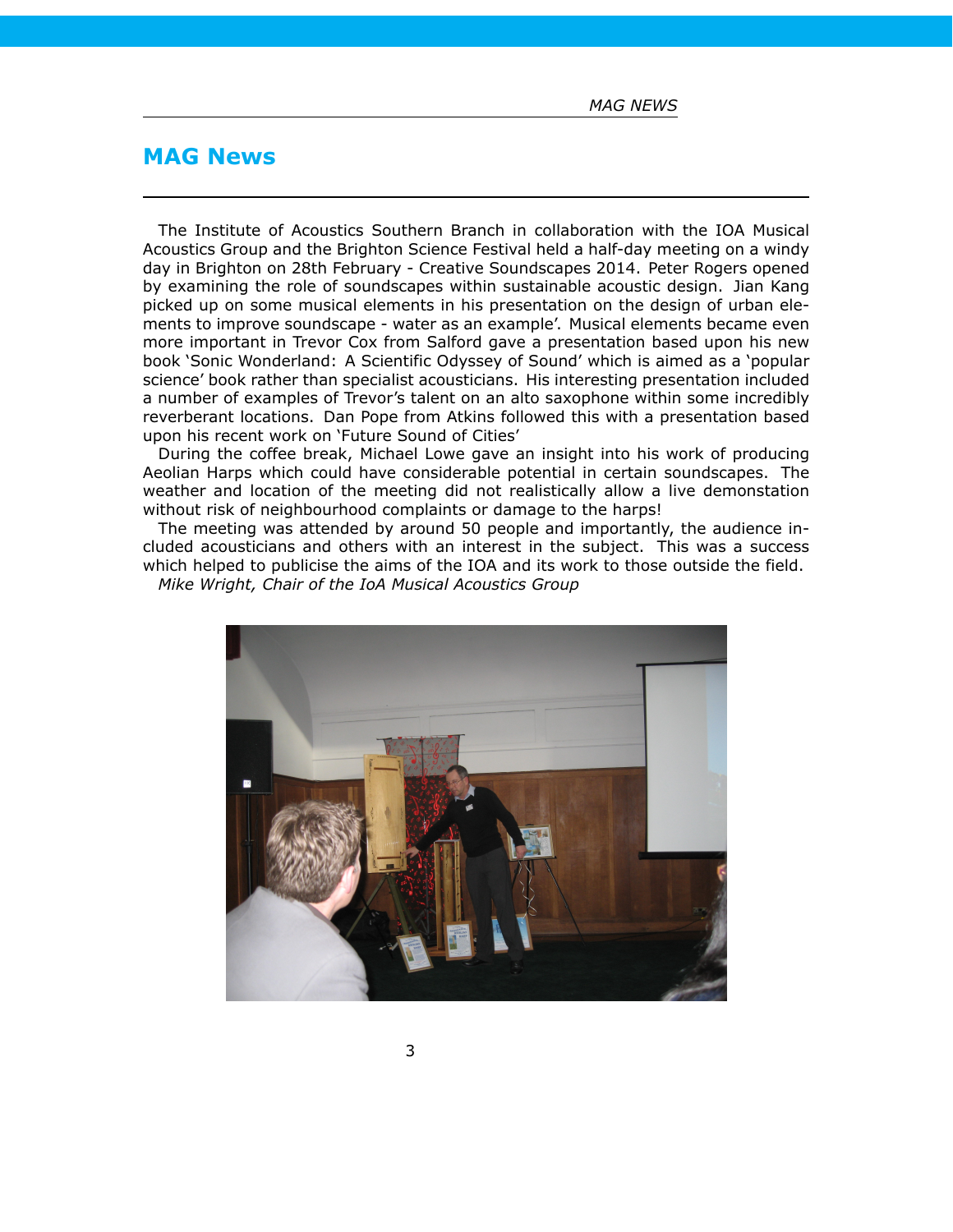# <span id="page-3-0"></span>**Events**

This section is for relevant events to group members, either devoted to Musical Acoustics or containing a significant Musical Acoustics component. If you would like to see your event listed here then please get in touch with the editor.

### <span id="page-3-1"></span>**MAG Events**

I am pleased to announce several exciting events coming up in the MAG Calendar!

**Wednesday 26th March 2014, 09:30 - 17:00: Sound Recording Techniques and their Influences on Musical Composition, Interpretation, Performance and Appreciation**

*Musical Acoustics Group in collaboration with the Electroacoustics Group*

Still a few tickets left! This is our first one-day conference of the year and is shaping up to be a fantastic event. We are again hugely indebted to Trevor Cox (as featured on BBC Radio 4), who has taken responsibility for much of the organisation. Topics range from synthesis to ambisonics and from studio design to psychoacoustics.

For more information including a full programme and to register, please click here:

<https://ioa.org.uk/civicrm/event/info?reset=1&id=11>

This event will be held at: **Digital Performance Lab, University of Salford MediaCityUK, Salford Quays, M50 2HE**

See you there!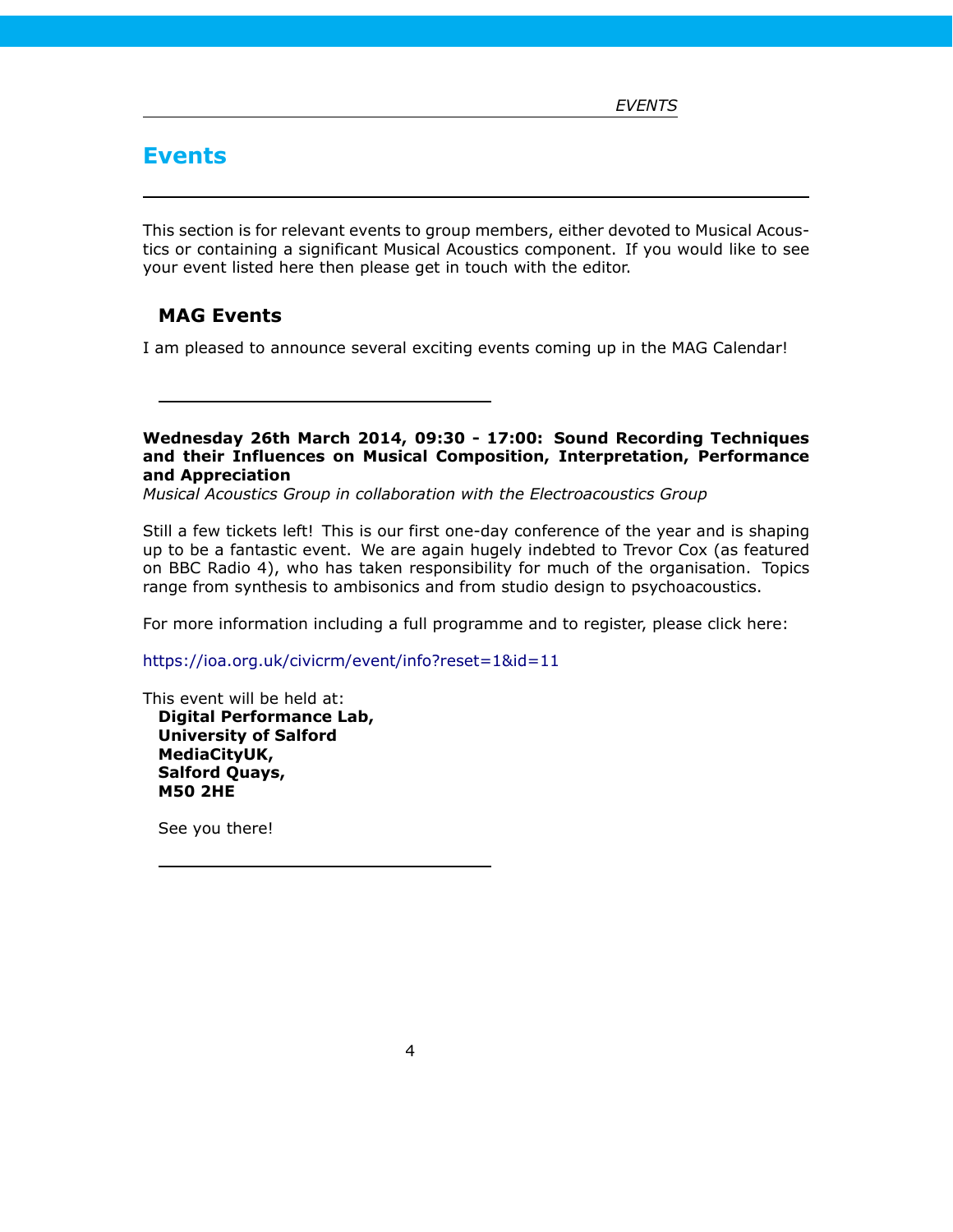#### **Wednesday 16 April 2014 at 18:00: Video Games and the Right Temperament**

*London Branch in collaboration with the Musical Acoustics Group*

This is a repeat of the highly successful Southern Branch event held in October 2013.

**Dan Pope:** Calling Cthulhu: A study of the sound design process for the video game Call of Cthulhu: The Wasted Land **Mike Wright:** What is the Right Temperament in Music?

This event will be held at: **WSP,**

**WSP House 70 Chancery Lane London WC2A 1AF**

### **Friday 4 July 2014, 10:00 - 16:00: The Acoustics of Organs and the Buildings in which they are housed**

*London Branch in collaboration with the Musical Acoustics Group*

We have a unique opportunity for MAG members to inspect the new organ installed in Duke's Hall of the Royal Academy of Music. I hope that you will join us for this amazing event - please click on the link below for more information and a call for papers. We are looking for abstracts of no more than 100 words by **Monday 31st March 2014.** More information to follow.

<https://ioa.org.uk/civicrm/event/info?reset=1&id=22>

This event will be held at: **Duke's Hall Royal Academy of Music Marylebone Road London NW1 5HT**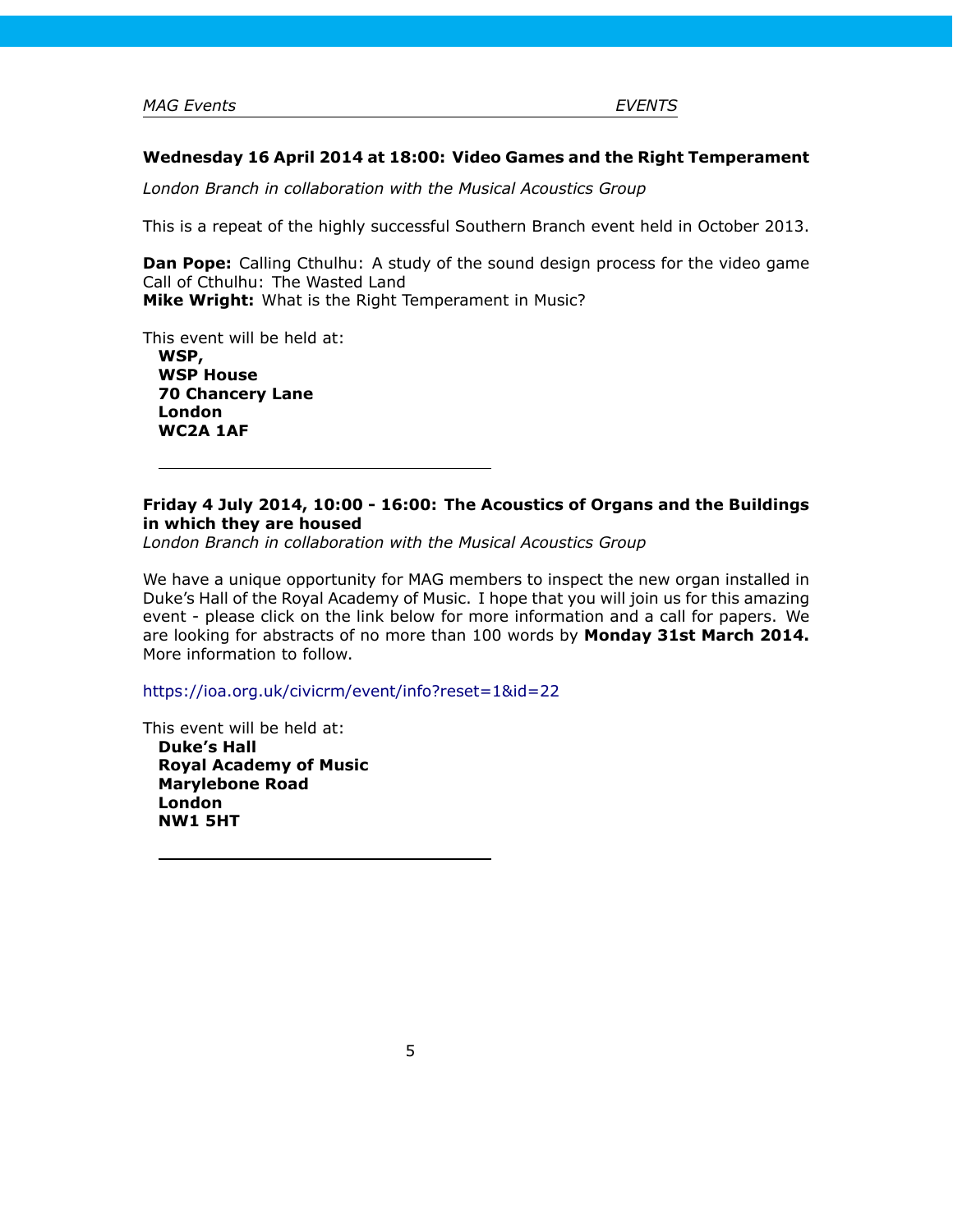#### **Wednesday 15th October 2014 - Thursday 16th October 2014: 40th Anniverssary Conference**

*Institute of Acoustics*

I hope that you all know about this! The call for papers has been extended to **Friday 28th March**, so please send your 100 words to Linda on linda.canty@ioa.org.uk. There will be two sessions on Musical Acoustics and I hope to see many of you there!

https://ioa.org.uk/sites/default/files/civicrm/persist/contribute/files/40th%20Call%20for%20Papers.p

This event will be held at: **Gallery Suites Birmingham B40 1NT**

**Sunday 20 September 2015 - Wednesday 23 September 2015**

*The Galpin Society in collaboration with the Musical Acoustics Group*

Put these dates in your diaries now! The Galpin Society is hoping to run a four day conference in Cambridge in 2015 on Musical Instruments. If the event goes ahead, one day of those four will be devoted to Musical Instrument Acoustics and will be held in collaboration with the MAG. Further information to follow in later editions...

### <span id="page-5-0"></span>**Other Events**

In this section will appear details of events of interest to MAG members. If you know of any relevant events which do not appear in this section then please get in touch.

**Joint ICMC and SMC Conference 2014 - 14th-20th September, Athens, Greece** Joint between the International Computer Music Conference (ICMC) and the Sound and Music Computing Conference (SMC). Call for papers closes on the 1st April 2014. This conference will be of interest to those interested in the computing side of Musical Acoustics. For more information please see their website below:

<http://icmc14-smc14.net/submissions/papers.html>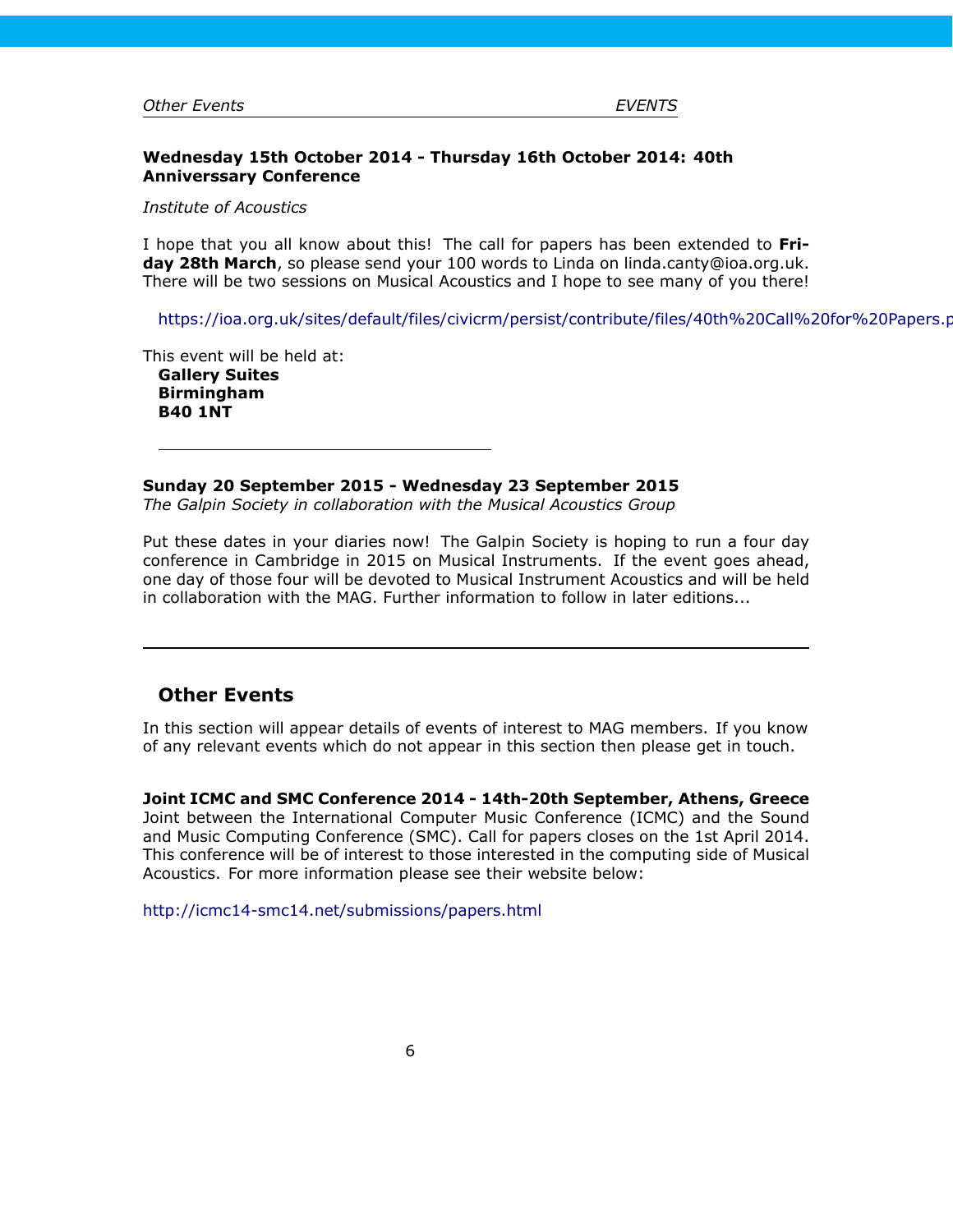# <span id="page-6-0"></span>**Featured Article**

If you would like to write an article for the next issue, please email the editor.

### <span id="page-6-1"></span>**Perceptions of Digital Pianos and the Acoustic Elephant in the Room**

One of my roles as a working musician is that of a consultant to a wellknown Japanese manufacturer of digital pianos. As such, I am sometimes called to visit customers' houses or studios to investigate an issue which has been unable to be resolved by the firm's telephone customer support.

One such recent visit proved very interesting and was a unique demonstration of an acoustic effect which I had hitherto only read about in textbooks or experienced in laboratory conditions.

I had been called to a customer's house to investigate a problem with her new digital piano. The lady had been complaining of an uneven tonal response from the instrument, and insisted that there was one particular note that was much louder than the rest. Prior to my visit, the company had sent an engineer to change the main sound chip in the piano and even replaced and upgraded the instrument, all without any apparent improvement.

The sound from a digital piano and its perceived quality can be very subjective. Some previous customer queries about defective or unsatisfactory sound have remained unsolved, only concluding in an impasse where the customer expects more (or less) from the instrument or where the tone is simply not to their liking. I feared this latest enquiry would fit in the later category.

However, on arriving at the premises

and playing the piano, the problem was immediately apparent and as described. On the piano keyboard, the note B one octave below middle C was noticeably louder than adjacent notes, even when care was taken to depress the suspect key with equal force as the surrounding keys.

Diagnostic tests ruled out any problems with the key sensors or anything related to the operation of the instrument. This led to an interesting conclusion - that the problem was caused by an acoustic effect known as a standing wave.

There were several reasons for this hypothesis:

- *♭* The problem remained despite changing the instrument. Although the instrument was changed, the placement of the instruments remained constant in the room.
- *♭* The piano was located by the wall (where the SPL of each room node is loudest).
- *♭* The volume of the note varied according to the listener's position in the room (suggesting that room nodes were playing some part in the problem).

Although it was not possible to measure the room when visiting, subsequent reference to details of the property on an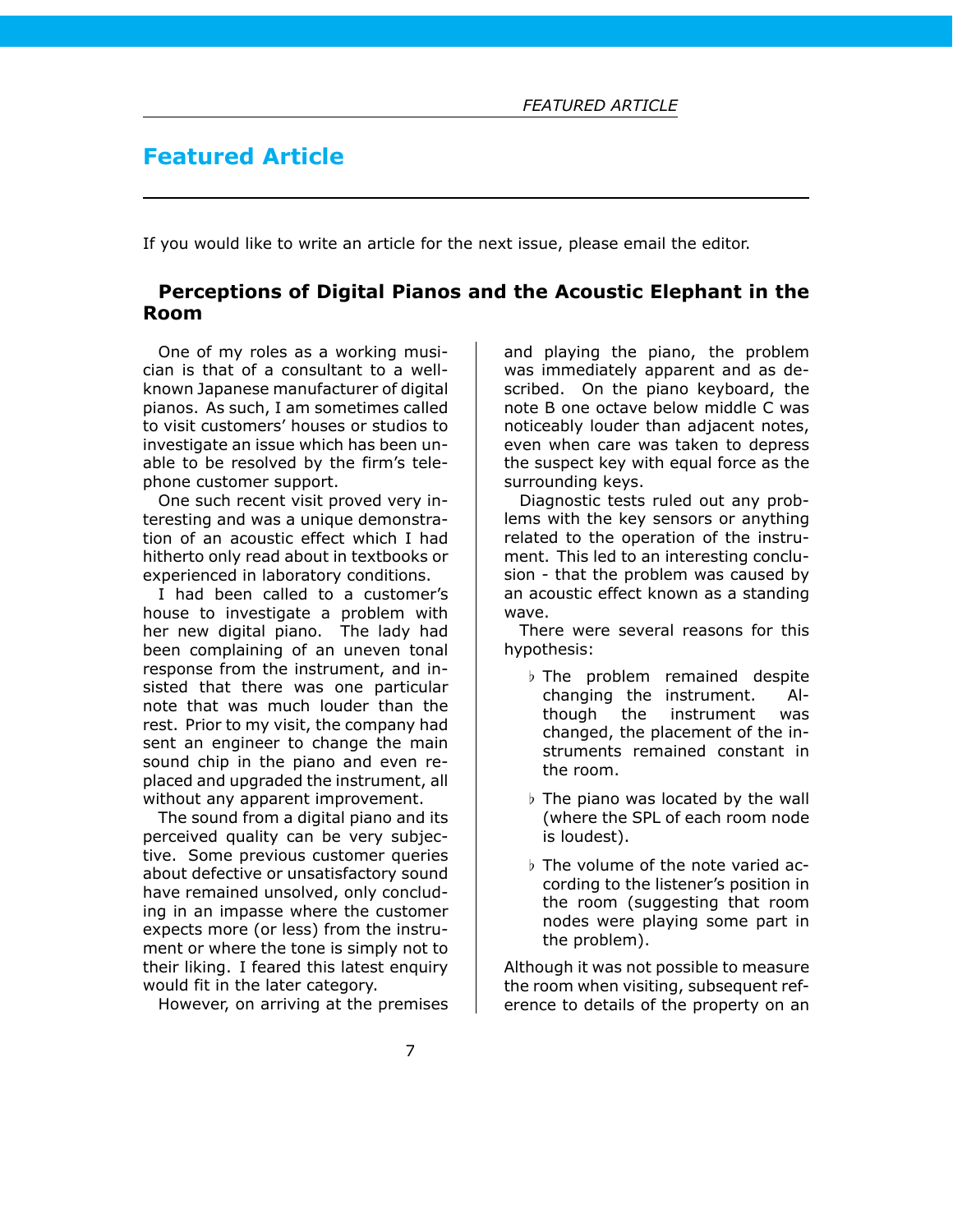estate agent's website stated that the distance between the wall on which the piano was located and the opposite wall was 13.5 feet.

Although it is likely that this measurement is approximate, the existence of a standing wave could be verified using the following:

The first standing wave can be calculated using:

 $f_1 = \frac{c}{2L}$ 

Where c is the speed of sound (1130 ft/sec) and L the distance between opposite walls.

Multiples of these room nodes will therefore be:

 $f_2 = 83.70 Hz$  $f_3 = 125.55 Hz$ 

*Christopher Stanbury*

As can be seen above, a standing wave will be generated in the room at 125.55 Hz, which is close to the frequency of the problem note B one octave below middle C (123.47 Hz) and within a margin of error accounting for the approximate room measurement. It is also relevant that the suspect note is close to the 3rd room node, which is most likely to be loudest closer to the wall, where the piano was located.

To test this hypothesis, the instrument was moved to a different room, where the problem disappeared.

In conclusion, I'd experienced a very interesting demonstration of how the acoustics of a music room can affect the performance of an instrument. Whilst the effect of standing waves is well known in studio acoustics, it is perhaps something which needs greater attention from music retailers and manufacturers.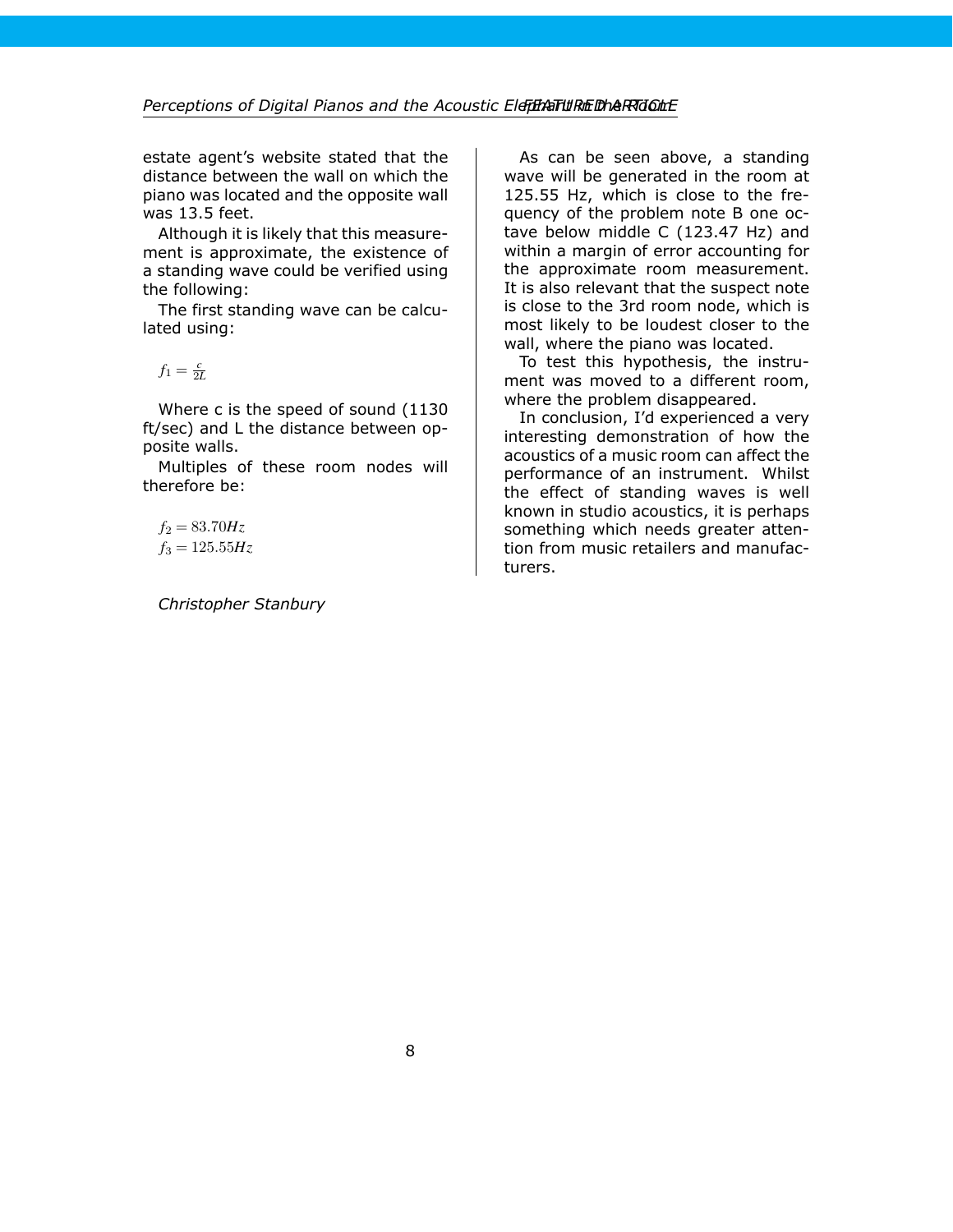# <span id="page-8-0"></span>**Letters**

This section is for open letters to the group, on any subject which you think merits discussion. If you wish to write to the group for the next issue, please contact the editor.

#### *Dear MAG*,

#### Sustainable Woods for Instrument Making

For those MAG members who are making musical instruments, it would be interesting to consider the sources of timber that are used. In the wider industry of musical instrument manufacture, there have been serious concerns over use of cheap illegal timber, which is an unhelpful influence on deforestation. Particular timbers of concern have been rosewood and ebony. The most popular woods for instrument manufacture seem to be spruce, maple, mahogany and ebony. Spruce is commonly used in classical strings, guitars and pianos. Hard maple is widely used for classical strings, guitars, percussion, pi-

*Richard Cowell FIOA Sustainable Design Task Force richard.cowell@arup.com*

ano and woodwind. Mahogany appears in percussion and pianos. Ebony is in classical strings, guitars and guitars. Other commonly used woods are rosewood (guitars, percussion), cherry and oak (percussion and pianos), walnut(percussion), and African blackwood and coco bolo(woodwind). It is still unclear how much of this wood is certified as coming from sustainable sources. It would be interesting to learn more from our members on their considerations in this area. Certainly a check on the certification of material is suggested - the Forestry Stewardship Council is a good starting point.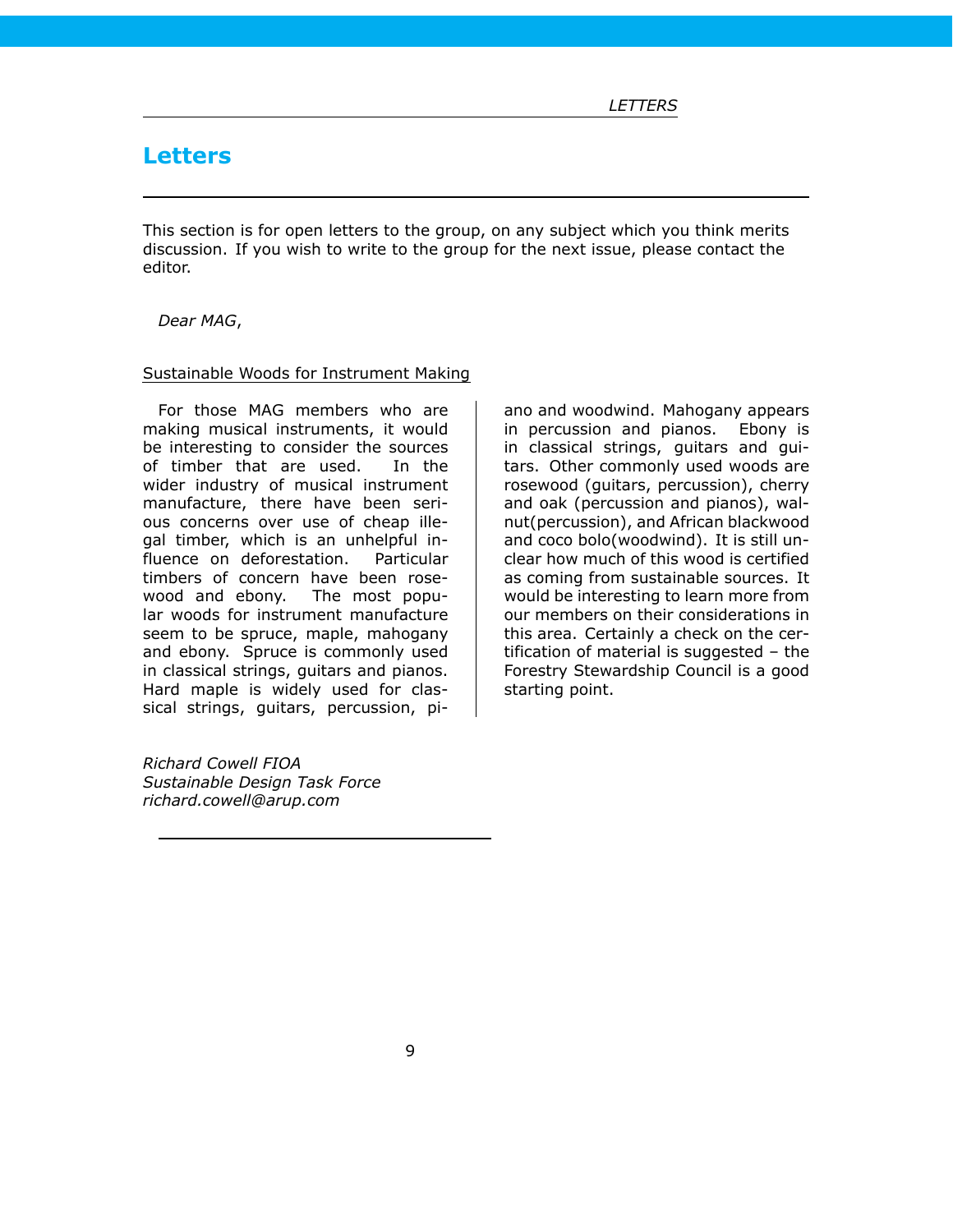*Dear MAG*,

#### Pitch drift in a cappella choral singing – a PhD research project at the Open University – needs your help!

No doubt you have experienced times when your choir struggles to maintain the pitch when singing unaccompanied. In many circumstances the change passes unnoticed by the audience, if not by you, but the fact that it happens is always of concern. This research project focuses on possible causes of pitch drift other than those due to the music itself. This aspect was presented at the IOA Musical Acoustics Group July Meeting by Prof David Howard, from the University of York, with whom we are collaborating.

In order to establish some of the most likely reasons why pitch drift occurs the project needs to survey your opinions. To do this could you please complete a short questionnaire? The outcomes

of the survey, which will be completely anonymous, will inform a set of experiments. These will be undertaken with selected choirs over an extended period in their usual rehearsal venues.

Please go to <http://acoustics.open.ac.uk/pitchdrift> to access the survey. It will only take a few minutes and may be completed anonymously if you wish. However, if you want to be kept informed about the project and its progress you are very welcome to register your interest. If you would like further information about the project please email the research team at [pitch-drift@open.ac.uk.](mailto:pitch-drift@open.ac.uk)

The researchers will take the opportunity to feed back their findings at appropriate points in the progress of the project.

*Richard Seaton, PhD student at The Open University Dr. Dennis Pim, lead supervisor at The Open University Dr. David Sharp, supervisor at The Open University*

#### *Dear MAG*,

You will all probably be aware from my introduction in MAG MAG issue 1 that the Musical Acoustics Group were in fact the first specialist group within the IOA. On formation of the Institute in 1974, musically inclined members of the Acoustics Group of the Institute of Physics and the British Acoustical Society had already formed what later became known as the MAG. I am pleased to note that we still have some mem-

bers of our Group who were around when the Institute came into existence. However, memories can fade with time, and from experience, these 'senior moments' crop up from time to time! The fact that IOA is approaching its 40th year has inspired some of our longstanding members, including Ralph Weston and Geoff Kerry to compile a history of the Institute for publication as part of the anniversary celebrations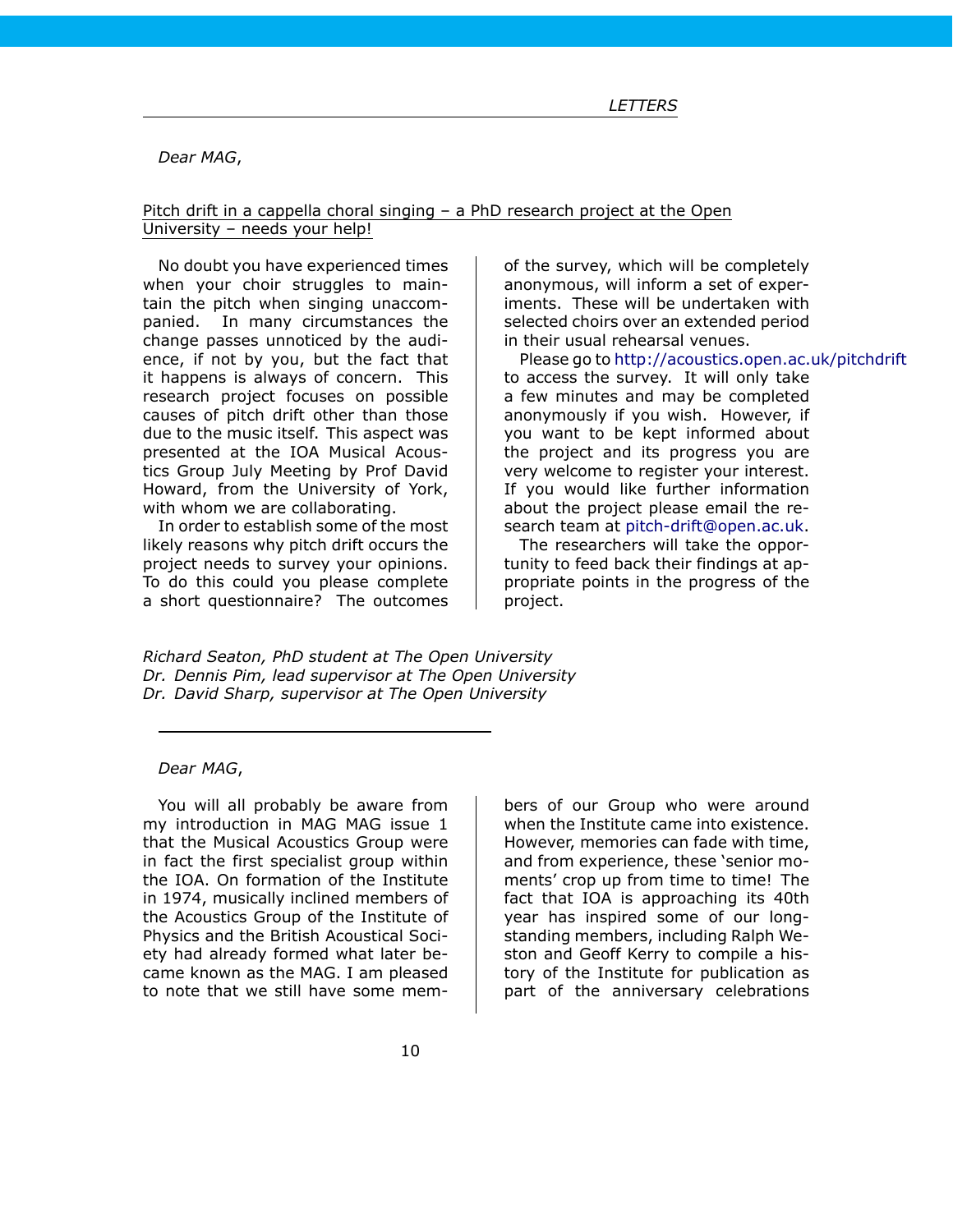next year. I was asked some time ago to find volunteers to send information so that it would be possible to write something on the history section covering the Musical Acoustics Group. The efforts of revitalising the Group have meant that efforts on searching out history took second priority. I am aware that historical stuff from Council minutes, Annual reports and Bulletins are presently being converted to electronic format. Whilst the output from these after sifting through may help form a brief overview, memories of relevant events etc may be better highlighted as separate anecdotes These could include photos etc which will help enormously. I understand that the plan by Geoff is to produce an A4 size booklet with two columns per page. Photographs and charts may be included and "text boxes" may be used for de-

tail, anecdotes or ancillary information. The style will, in general be similar to the Bulletin.

Being a recent incumbent to the MAG, I am urgently looking for past 'memories' to include in our section on the history of the IOA. It would also seem that the archives also have some 'senior moments'. Old notes and records are not always readily to hand and what I have so far is limited. I only have the first five editions of 'Notes', Peter Dobbins original newsletter from the early 90's. Copies of later editions would be most welcome as they do not exist in electronic form. I am also particularly looking for pre 1992 stuff which will almost certainly be in hard copy only. All contributions including 'anecdotal evidence' would be most welcome and I will look at all.

*Mike Wright, MIOA*

### <span id="page-10-0"></span>**LinkedIn Roundup**

The IoA MAG has a LinkedIn group where our members can discuss aspects of Musical Acoustics without waiting for the next publication of MAG MAG. You can join it here:

<http://www.linkedin.com/groups/Institute-Acoustics-Musical-Acoustics-Group-5114932>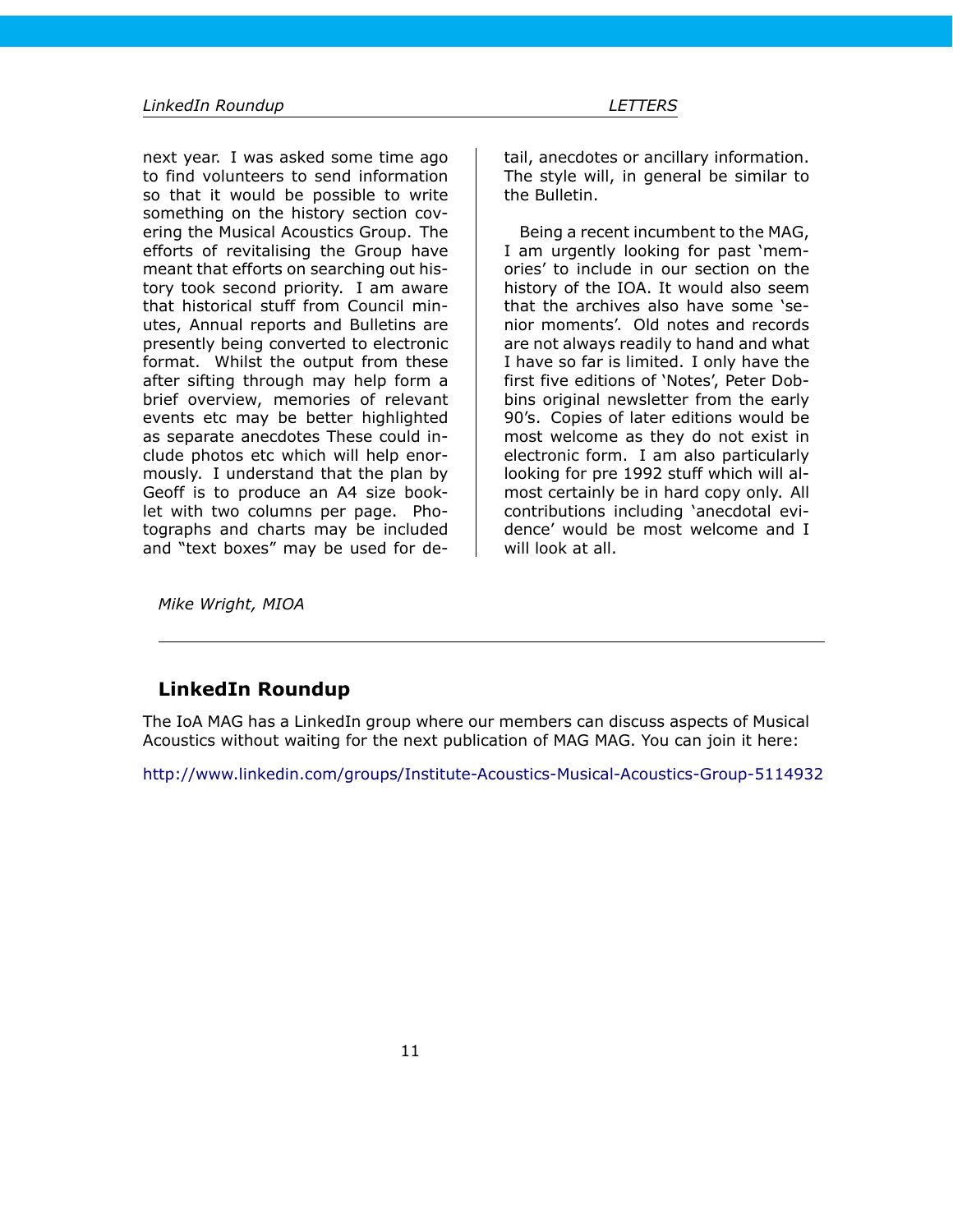### <span id="page-11-0"></span>**Resources**

There are various online resources on Musical Acoustics of which members may not be aware. If you find a useful website then please do email the editor and it will appear in the next edition.

**Catgut Acoustical Society Journal** - This journal, sadly now no longer being issued, has a wealth of information on mostly stringed instrument acoustics. The Catgut Acoustical Society (http://catgutacoustical.org/) in collaboration with Stanford University has now put all of the published journals and newsletters online for free. To access them go here:

<http://www.oac.cdlib.org/findaid/ark:/13030/c8gt5p1r/dsc/#ref1>

**Acoustics in Practice** - A new European Acoustics journal has been launched, which welcomes papers on Musical Acoustics. For more details see here:

<https://www.euracoustics.org/activities/acoustics-in-practice>

**NEMO Online** - For those (like me) interested in the unending problem of temperaments in music, this is an excellent resource. Those interested in this may also be interested in the SW Branch meeting where the group chair will be presenting on just such a topic (see page [4\)](#page-3-1). NEMO Online's temperaments pages can be found here:

[http://nemo-online.org/bibliography/musical-scales-acoustics-temperament-and](http://nemo-online.org/bibliography/musical-scales-acoustics-temperament-and-tuning)[tuning](http://nemo-online.org/bibliography/musical-scales-acoustics-temperament-and-tuning)

**University of New South Wales** - The UNSW website has some interesting resources on musical acoustics. Neville Fletcher (co-author of "The Physics of Musical Instruments") is an emeritus professor and their acoustics lab has done some very interesting work. Read about it here:

<http://www.phys.unsw.edu.au/music/>

**Ears** - Of especial interest to those involved with the Electroacoustics Group, this website also has some interesting resources on musical acoustics. See it here:

<http://www.ears.dmu.ac.uk/spip.php>